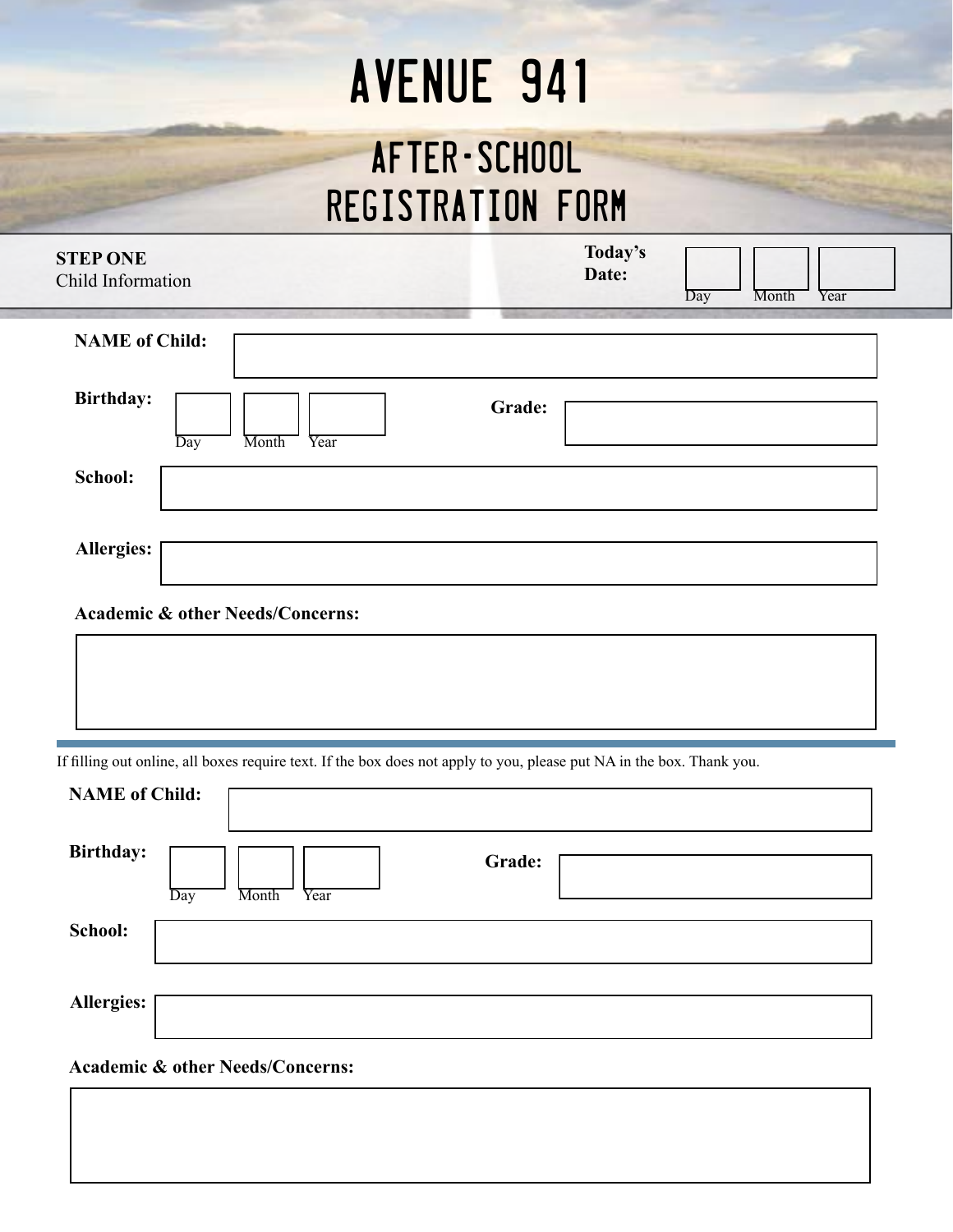#### **STEP ONE**: Child Information

If filling out online, all boxes require text. If the box does not apply to you, please put NA in the box. Thank you.

| <b>NAME</b> of Child: |                                             |
|-----------------------|---------------------------------------------|
| <b>Birthday:</b>      | Grade:<br>Day<br>Month<br>Year              |
| School:               |                                             |
| <b>Allergies:</b>     |                                             |
|                       | <b>Academic &amp; other Needs/Concerns:</b> |

#### **Is there any other information you'd like to share about your child/children?:**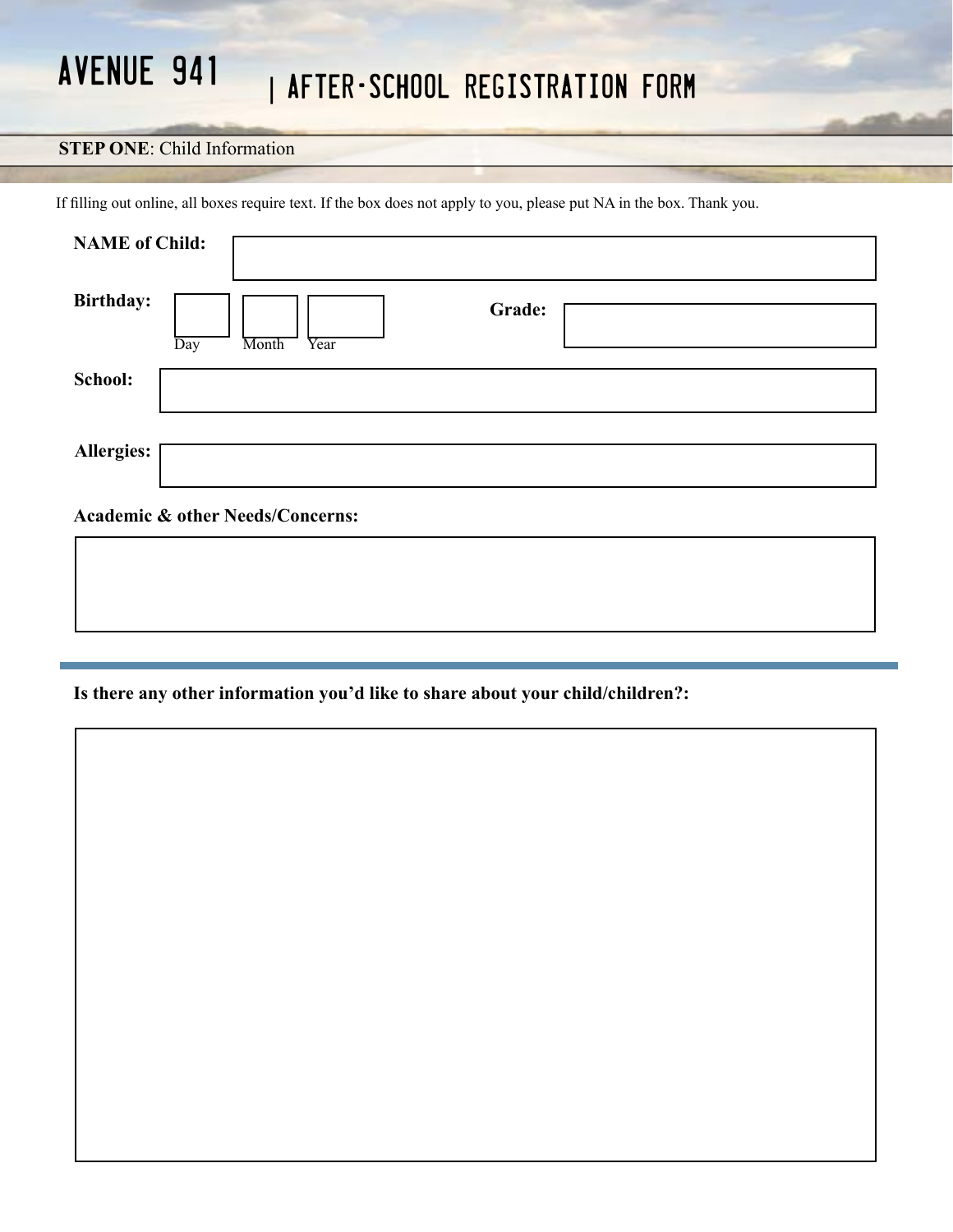#### **STEP TWO: Emergency Conatact Infomration**

#### **Please Note:**

֖֖֖֖֖֖֖ׅ֖֖֧֪֪ׅ֖֧֪֪ׅ֖֖֧֧֪֪֪ׅ֖֪֪֪֪֪֪֪֪֪֪֪֪֪֪ׅ֧֚֚֚֚֚֚֚֚֚֚֚֚֚֚֚֚֚֚֚֚֚֚֚֚֚֚֚֚֚֚֚֡֝֝֞֡֝֝֞֝֝

**Parents cannot be listed as emergency contacts.** List the names of two people who can be contacted in the event of an emergency or illness, if you cannot be reached. Any person (at least 18 years of age) listed should be able to assist in contacting you. At least one person listed must be within one hour of the center/home, able to take responsibility for the child in case the parent/guardian cannot be contacted.

| Name:           | Relationship<br>to Child: |
|-----------------|---------------------------|
| <b>Address:</b> |                           |
| City:           | State:<br><b>ZIP</b>      |
| Phone #:        | Phone#:                   |

If filling out online, all boxes require text. If the box does not apply to you, please put NA in the box. Thank you.

| Name:           | Relationship<br>to Child: |
|-----------------|---------------------------|
| <b>Address:</b> |                           |
| City:           | State:<br><b>ZIP</b>      |
| Phone#:         | Phone#:                   |

If filling out online, all boxes require text. If the box does not apply to you, please put NA in the box. Thank you.

| <b>Please</b><br>list any<br>additional | Name: | <b>Phone:</b> |  |
|-----------------------------------------|-------|---------------|--|
| emergency<br>contacts:                  | Name: | <b>Phone:</b> |  |
|                                         | Name: | <b>Phone:</b> |  |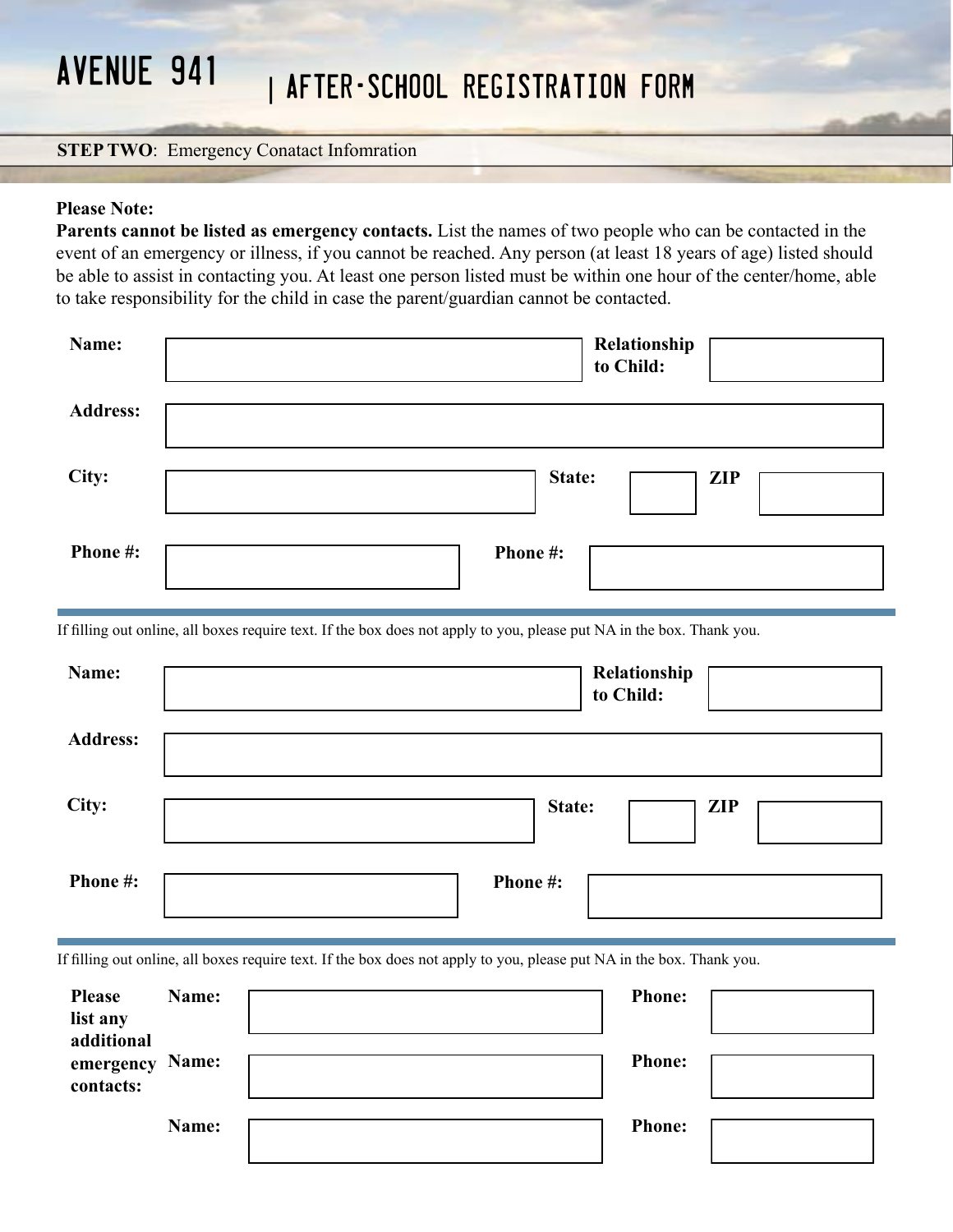#### **STEP THREE**: Responsible Party Information

| Name:                                              | Relationship<br>to Child:    |
|----------------------------------------------------|------------------------------|
| <b>Marital Status:</b><br>Married<br>Single        | Divorced<br>Engaged<br>Other |
| <b>Birthday:</b><br>Email:<br>Month<br>Year<br>Day |                              |
| City:                                              | State:<br><b>ZIP</b>         |
| <b>Cell Phone #:</b>                               | Phone#:                      |
| Name of<br><b>Workplace:</b>                       |                              |
| Workplace<br><b>Address:</b>                       |                              |

#### **STEP THREE**: Responsible Party Spouse Information

If filling out online, all boxes require text. If the box does not apply to you, please put NA in the box. Thank you.

| Name:                        |               |        |          | Relationship<br>to Child: |       |
|------------------------------|---------------|--------|----------|---------------------------|-------|
| <b>Marital Status:</b>       | Married       | Single | Divorced | Engaged                   | Other |
| <b>Birthday:</b>             |               | Email: |          |                           |       |
| Day<br>City:                 | Month<br>Year |        | State:   | <b>ZIP</b>                |       |
| <b>Cell Phone #:</b>         |               |        | Phone#:  |                           |       |
| Name of<br>Workplace:        |               |        |          |                           |       |
| Workplace<br><b>Address:</b> |               |        |          |                           |       |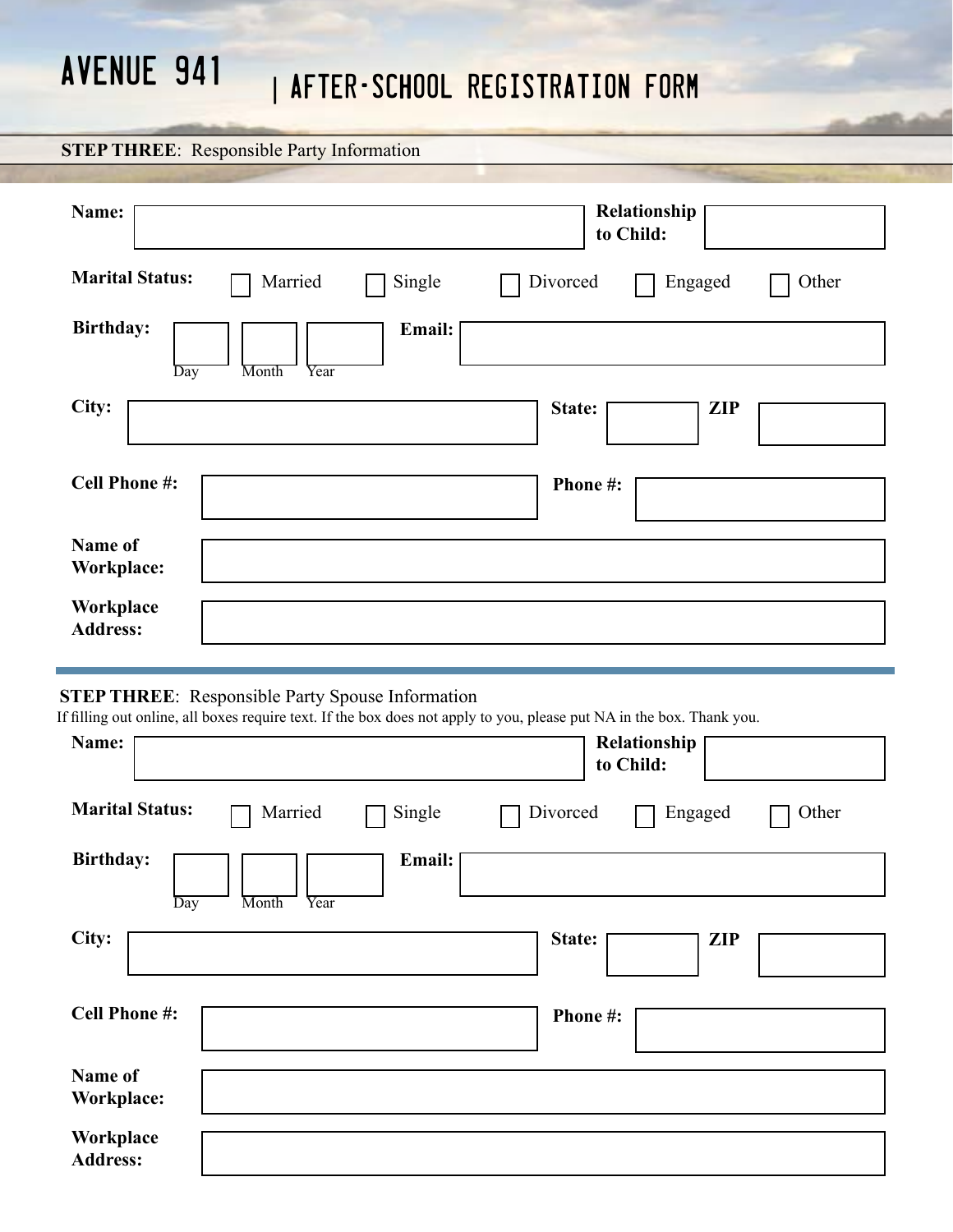#### **STEP FOUR:** Authorization to Pick Up Child/Children

**For safety purposes, I understand that I must present a valid ID--not expired-- picture identification (Driver's License, State ID Card, Passport or official ID card from country of origin) in order to pick up my child from St Stephens AME Church or any AVENUE941 location once they are checked in.** 

| Responsible<br>Party Signature: |  |
|---------------------------------|--|
| <b>Printed Name:</b>            |  |

**Please let us know of any concerns: (Ex: Legal, Unauthorized, Custody, etc.)**

#### **STEP FOUR: Additional Adults Authorized to pick up Child/Children (Valid Photo ID required for pickup)**

If filling out online, all boxes require text. If the box does not apply to you, please put NA in the box. Thank you.

| Name:                | Relationship<br>to Child: |
|----------------------|---------------------------|
| <b>Cell Phone #:</b> | Phone#:                   |
| Name:                | Relationship<br>to Child: |
| <b>Cell Phone #:</b> | Phone #:                  |
| Name:                | Relationship<br>to Child: |
| <b>Cell Phone #:</b> | Phone#:                   |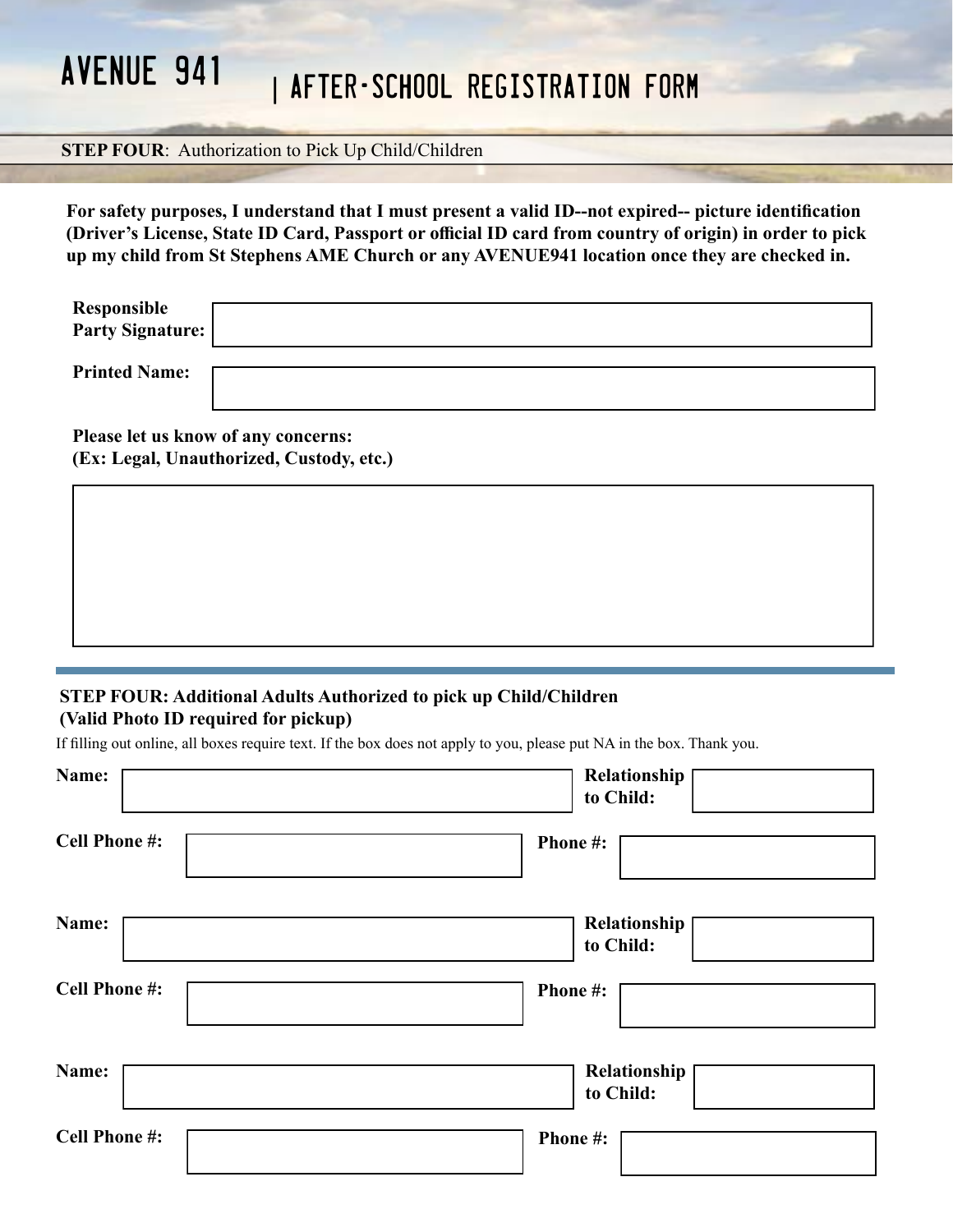#### **STEP FIVE**: Parent Consent Forms:

**As the Parent or legal guardian of , I hereby give permission for my child to participate in The Bradenton Dream Center After-School Program. I release the staff and volunteers of liability for injuries incurred while participating in the program. I acknowledge that in any program involving activities and exploration, risks are involved. I have discussed safety issues with my child and understand that my child is responsible for following the behavior guidelines outlined by The Bradenton Dream Center.** 

**By signing below, I am stating that I have read and understand.** 

| <b>Responsible<br/>Party Signature:</b> |               |
|-----------------------------------------|---------------|
| <b>Printed Name:</b>                    |               |
| Today's<br>Date:<br>Day                 | Month<br>Year |

**Continue to next page for Medical Consent Form. Thank you.**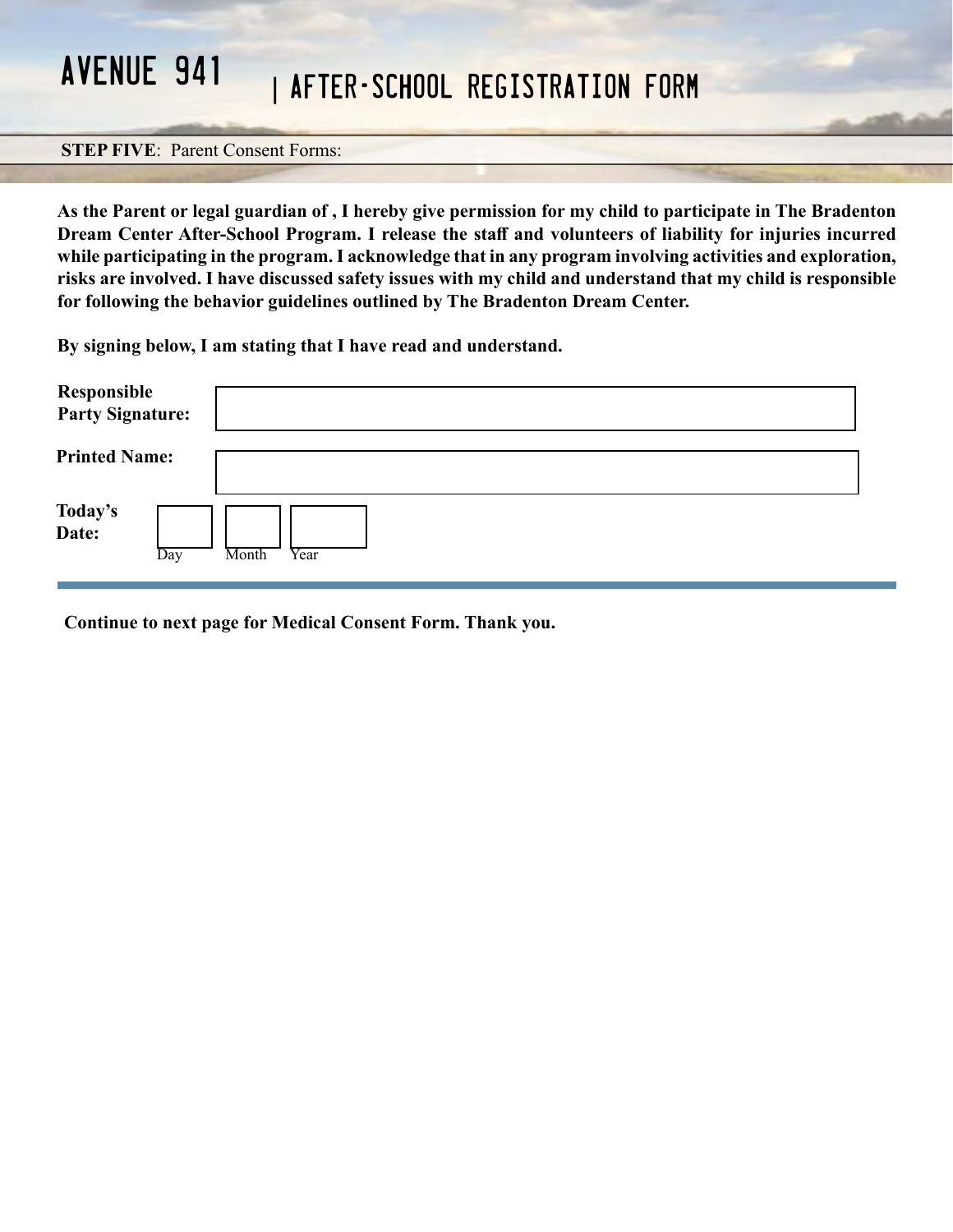#### **STEP SIX**: Medical Consent Form:

| attending.                                                                    | Each child attending needs a separate medical form. Please duplicate this form for siblings |  |
|-------------------------------------------------------------------------------|---------------------------------------------------------------------------------------------|--|
| <b>Doctor's First</b><br>and Last Name:                                       |                                                                                             |  |
| <b>Phone #:</b>                                                               | <b>Preferred</b><br>Hospital:                                                               |  |
| Allergies and/or<br><b>Medical</b><br><b>Conditions:</b><br>(if none, put NA) |                                                                                             |  |
|                                                                               | The staff of The Bradenton Dream Center is not nermitted under Florida law to disnense any  |  |

**The staff of The Bradenton Dream Center is not permitted under Florida law to dispense any prescription or over-the counter medication even if it's prescribed to the child.**

**I understand:** 

**AUTHORIZATION AND CONSENT OF PARENT(S) OR LEGAL GUARDIAN(S)** I do hereby state that I have legal custody of the aforementioned Minor. I grant my authorization and consent for (hereafter "Designated Adult" or "Adult First Responder" at of The Bradenton Dream Center) to administer general first aid treatment for any minor injuries or illnesses experienced by the Minor. If the injury or illness is life threatening or in need of emergency treatment, I authorize the Designated Adult (or Adult First Responder at The Bradenton Dream Center) to summon any and all professional emergency personnel to attend, transport, and treat the minor and to issue consent for any X-ray, anesthetic, blood transfusion, medication, or other medical diagnosis, treatment, or hospital care deemed advisable by, and to be rendered under the general supervision of, any licensed physician, surgeon, dentist, hospital, or other medical professional or institution duly licensed to practice in the state in which such treatment is to occur. I agree to assume financial responsibility for all expenses of such care. It is understood that, as the Parent/Legal Guardian, I am responsible for all incurred medical costs, and that neither The Bradenton Dream Center, nor its sponsors, can be held liable for any injuries or damage incurred. It is understood that this authorization is given in advance of any such medical treatment, but is given to provide authority and power on the part of the Designated Adult in the exercise of his or her best judgment upon the advice of any such medical or emergency personnel.

By signing below, I am stating that I have read and understand.

| <b>Responsible<br/>Party Signature:</b> |     |               |
|-----------------------------------------|-----|---------------|
| Today's<br>Date:                        | Day | Year<br>Month |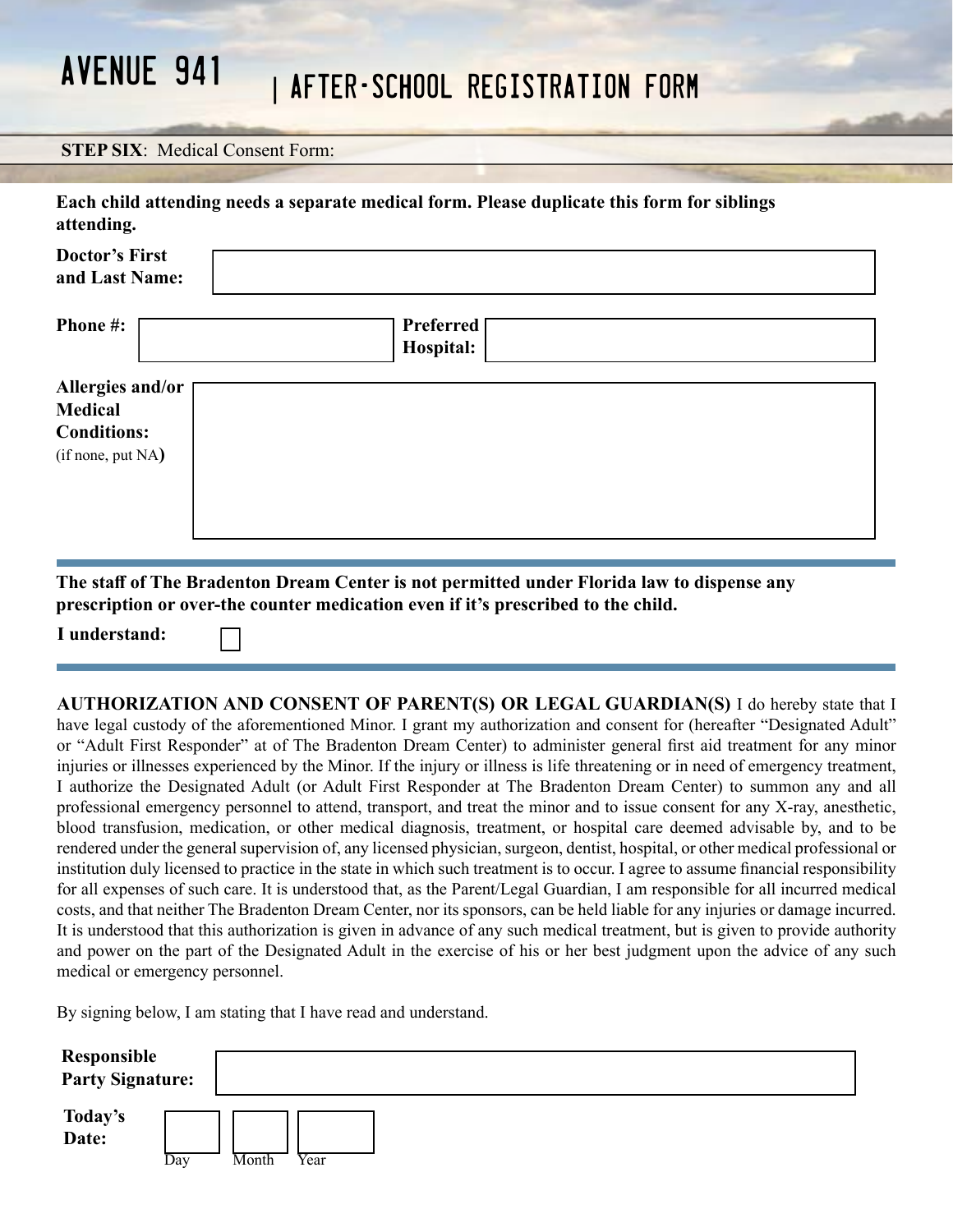#### **STEP SEVEN**: Transportation, Photo Release Consent:

#### **TRANSPORTATION:**

**I hereby give my child permission to be picked up from school by the Bradenton Dream Center. I also give my child permission to travel on local field trips with The Bradenton Dream Center.** 

| <b>Responsible<br/>Party Signature:</b> |     |       |      |  |  |
|-----------------------------------------|-----|-------|------|--|--|
| Today's<br>Date:                        | Day | Month | Year |  |  |

#### **PHOTO RELEASE:**

**For internal and external use, I acknowledge that the Bradenton Dream Center After School Program and/or its sponsors may utilize film, print, and digital images of a student or family, which may be taken during involvement in The Bradenton Dream Center After School Program activities. I consent to such uses and hereby waive all rights to compensation.** 

| <b>Responsible<br/>Party Signature:</b> |       |
|-----------------------------------------|-------|
| Today's<br>Date:                        | Year  |
| Day                                     | Month |

**Continue to next page for Use of Internet Consent and Safety Form. Thank you.**